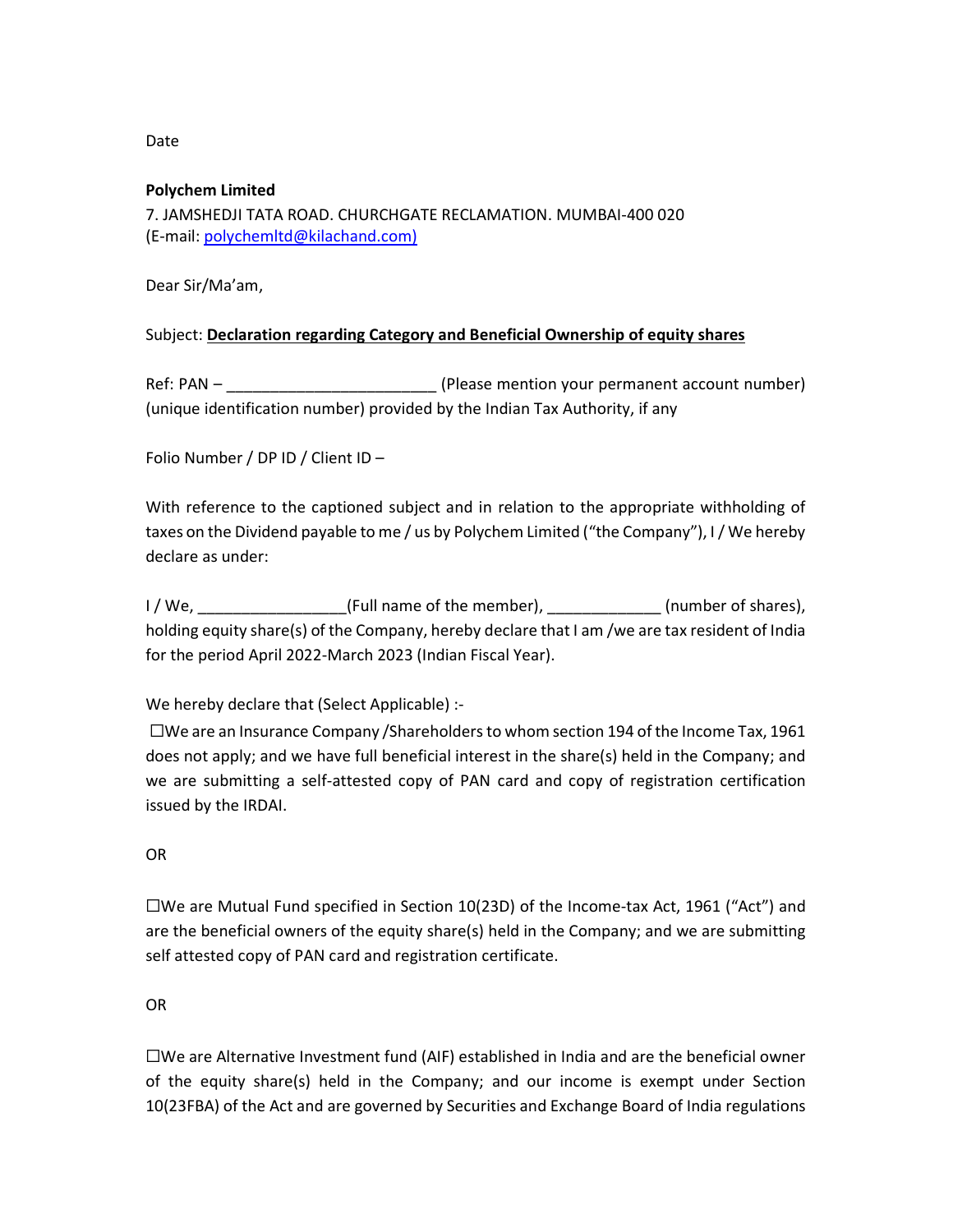as Category I or Category II AIF; and we are submitting self-attested copy of the PAN card and registration certificate issued by SEBI.

#### OR

 $\square$ We are Recognised provident funds, Approved superannuation fund and Approved gratuity fund; and We are specified in Circular No. 18/2017 issued by Central Board of Direct Taxes (CBDT) and we are submitting self-attested copy of PAN card and registration certificate

## OR

 $\square$ We are National Pension Scheme ; and we are specified in Section 10 (44) of the Act and we are submitting self-attested copy of PAN card and registration certificate

## OR

☐We are \_\_\_\_\_\_\_\_\_\_\_\_\_\_\_\_\_\_\_\_\_\_\_\_\_\_\_\_\_\_\_\_\_\_\_( specify category of the entity) and are the beneficial owner of the equity share(s) held in the Company; and are not subject to withholding tax under Section 196 of the Act and we are submitting self-attested copy of the documentary evidence supporting the exemption status along with self-attested copy of PAN card and registration certificate.

# **VERIFICATION**

I / We \_\_\_\_\_\_\_\_\_\_\_\_\_\_\_\_\_\_\_\_\_\_\_\_\_\_ (Signatory Name) , in my capacity as \_\_\_\_\_\_\_\_\_\_\_\_\_\_\_\_\_\_\_\_ (Authorised Signatory \*) of \_\_\_\_\_\_\_\_\_\_\_\_\_\_\_\_\_ (Name of the Shareholder) confirm that the above is true and I / We shall be solely responsible for any income-tax consequences (tax , including interest and penalty) arising under tax Income Tax Act , 1961 in relation to the dividend income to be received from the Company. Further, I / we agree and undertake: (1) to indemnify the Company in relation to any Income tax consequences (tax , including interest and penalty) arising under the Income Tax Laws if any of the above is questioned and held otherwise by the Income Tax Authorities; (2) to provide all the necessary documentation as sought by the Indian Tax Authorities in this regard.

| Place: | << Entity Name>>    |
|--------|---------------------|
| Date:  |                     |
|        | (Signature)         |
|        | Name: $\frac{1}{2}$ |
|        |                     |
|        | Designation:        |